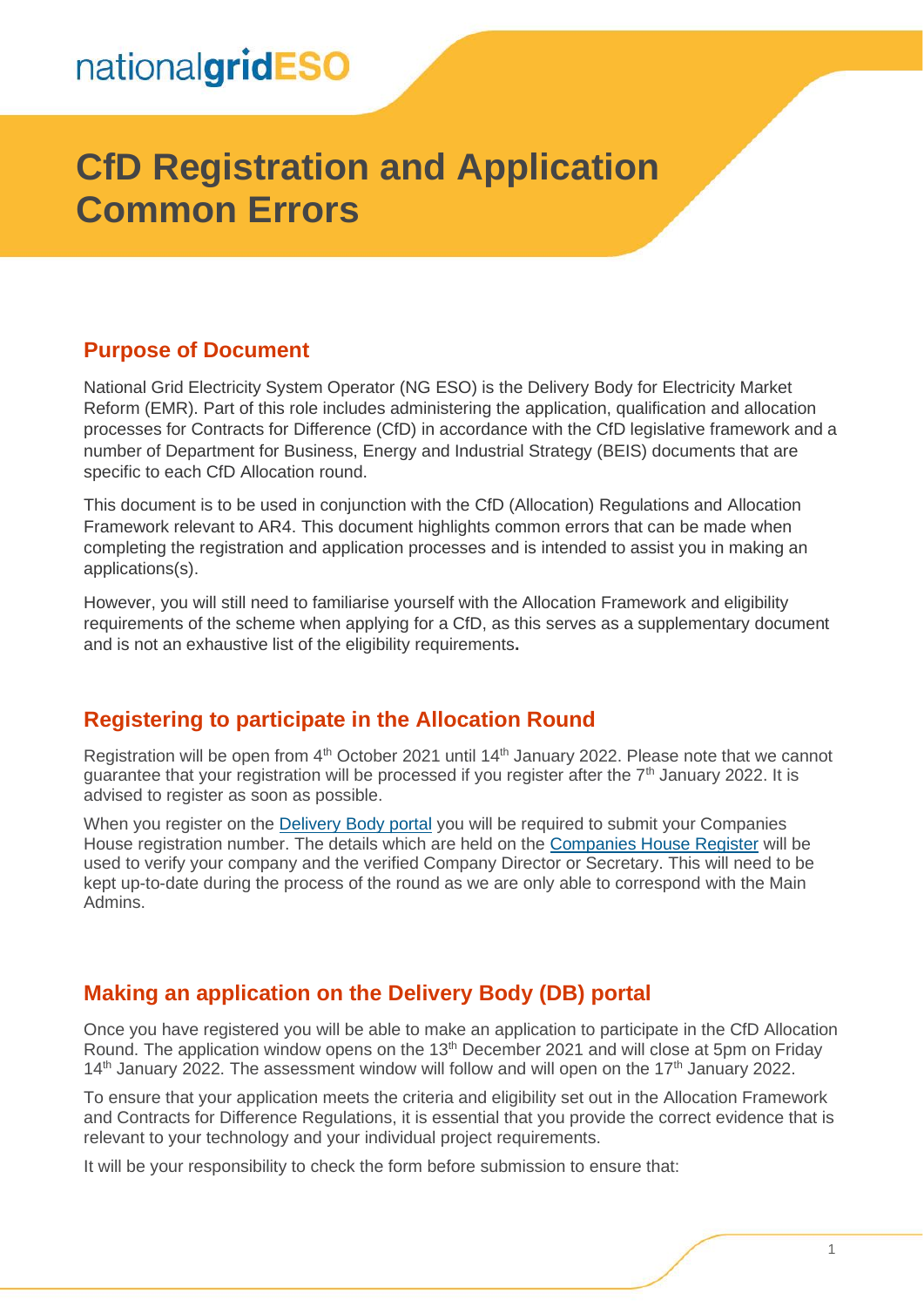# nationalgridESO



Are you sure you want to submit? You can submit without filling in mandatory fields, but other validation errors have to be fixed before submitting.

> $Yes$  $N<sub>o</sub>$

• Check all the mandatory fields have been completed. Before you confirm submission of an application a pop-up screen (as below) will show all the fields that are invalid.

• Check that declarations are completed.

• Check that all uploaded documents provided are signed and dated.

Once you have submitted your form and the application window closes you will not be able to make any changes to your application form and it will be assessed based on the above.

## **Documents you may need to upload as part of your application (where applicable)**

- Exemption Certificate if any part of your CfD Unit overlaps with any excluded site
- Supply Chain Approval Certificate for applicants with projects of 300MW or more
- Certificate of Incorporation
- VAT Registration Certificate
- Map of CfD Unit
- Planning Decision Notice for each Applicable planning consent that applies
	- Development Order under section 114 of Planning Act
	- Transport and Works Act Order under section 3 of the Transport and Works ACT 1992
	- Planning Permission under Part 3 of the Town and Country Planning Act 19990 (England and Wales) or Act 1997 (Scotland).
	- Section 36
	- Marine Licence under Part 4 of the Marine and Coastal Act 2009 (England and Wales) or in Scottish marine are Part 4 of the Marine (Scotland Act 2019)
- Signed Agreement/Offer acceptance between the owner of the CfD Unit and the owner of Transmission/Distribution System
- Distribution Offer signed by Distribution Network Operator (DNO) and Generator's signed offer of acceptance